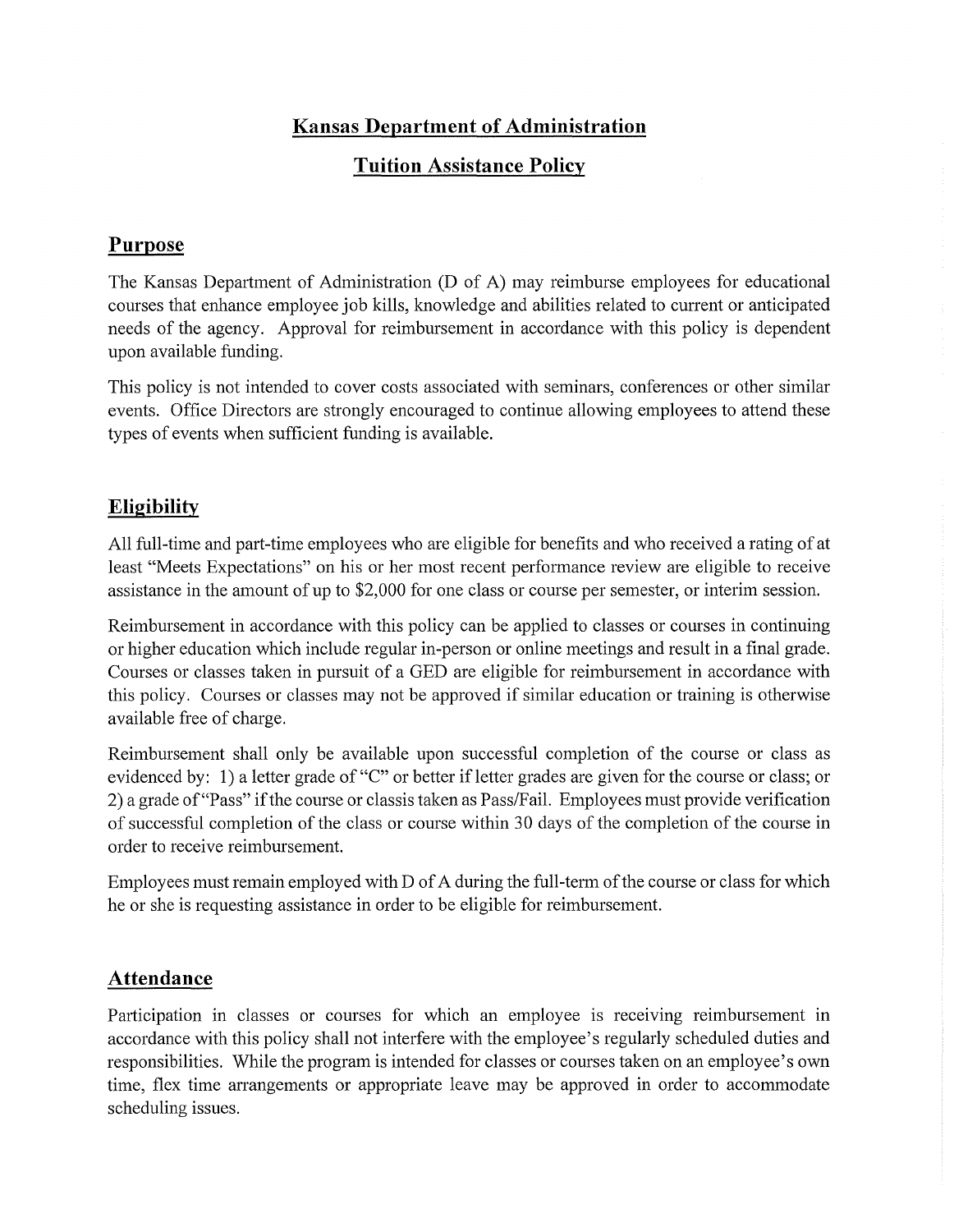### **Application**

Employees must complete and submit a D of A Tuition Assistance Form (see below) to the Office of Personnel Services (OPS) at lease four weeks prior to the start of the class or course in order to be eligible for reimbursement in accordance with this policy. The completed Form that is submitted to Ops must include the signature of the employee's supervisor in order to be processed further.

Staff from OPS will provide completed Form(s) to the Office Directors for their approval prior to presenting to the Secretary of Administration, or his or her designee, for final approval. Approval for reimbursement in accordance with this policy is at the discretion of the Secretary, in accordance with his or her determination that such a decision is in the best interests of the agency.

DeAngela Burns-Wallace, Secretary Department of Administration

 $2/18/2020$  $\overline{Date}$ 

Rev 2-2020